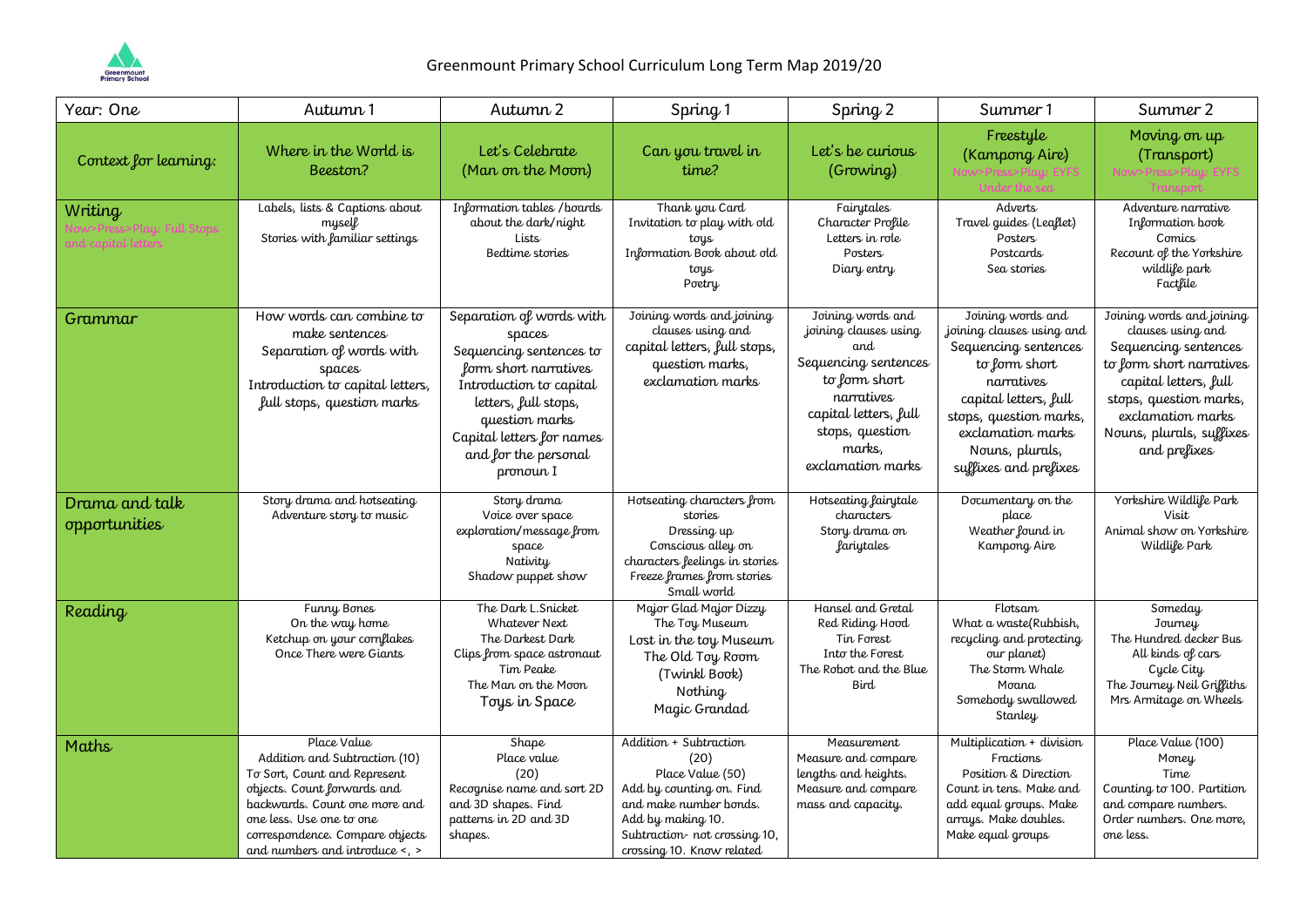

|                                                                                                                                                                                                       | and = . Order objects, numbers<br>and ordinal numbers using the<br>number line<br>Use the part-whole model,<br>addition symbol, fact families -<br>addition facts. Find number<br>bonds for numbers within 10. Use<br>systematic methods for number<br>bonds within 10, Know number<br>bonds to 10.<br>Compare number bonds.<br>Use addition - adding together,<br>and adding more.<br>Finding a part. Subtraction -<br>taking away, how many left?<br>Crossing out. Subtraction - taking<br>away, how many left? | Count forwards and<br>backwards to 20 in numeral<br>and words. Know the<br>numbers 11-20. Know tens<br>and ones. Count one more<br>and one less. Compare<br>group of objects. Compare<br>numbers. Order group of<br>objects. Order numbers.<br>Humans<br>Now>Press>Play: Humans<br>Can identify, name, draw and label the basic parts of<br>the human body and say which part of the body is<br>made.<br>and rock.<br>materials.<br>properties.<br>Computer Skills<br>Programming Toys<br>To understand what<br>algorithms are; how they<br>are implemented as<br>programs on digital devices;<br>and that programs execute<br>by following precise and<br>unambiguous instructions. |  | facts. Compare number<br>sentences.<br>Know numbers to 50. Know<br>tens and ones. One more,<br>one less. Compare objects<br>and numbers within 50.<br>Count in 2s and 5s.                                                                                                                                                                |                                                                                                                                                                                                                                                                                      | through grouping and<br>sharing.<br>Find and half and a<br>quarter.<br>Describe position and<br>turns.                         |       | Recognise coins and notes.<br>Counting in coins.<br>Use the terms before and<br>after. Know dates. Know<br>time to the hour and half<br>an hour. Write and<br>compare time.                                                                                                                                                                                                  |  |
|-------------------------------------------------------------------------------------------------------------------------------------------------------------------------------------------------------|-------------------------------------------------------------------------------------------------------------------------------------------------------------------------------------------------------------------------------------------------------------------------------------------------------------------------------------------------------------------------------------------------------------------------------------------------------------------------------------------------------------------|--------------------------------------------------------------------------------------------------------------------------------------------------------------------------------------------------------------------------------------------------------------------------------------------------------------------------------------------------------------------------------------------------------------------------------------------------------------------------------------------------------------------------------------------------------------------------------------------------------------------------------------------------------------------------------------|--|------------------------------------------------------------------------------------------------------------------------------------------------------------------------------------------------------------------------------------------------------------------------------------------------------------------------------------------|--------------------------------------------------------------------------------------------------------------------------------------------------------------------------------------------------------------------------------------------------------------------------------------|--------------------------------------------------------------------------------------------------------------------------------|-------|------------------------------------------------------------------------------------------------------------------------------------------------------------------------------------------------------------------------------------------------------------------------------------------------------------------------------------------------------------------------------|--|
| <b>Science</b><br>Seasonal Changes                                                                                                                                                                    | Introducing the subtraction<br>symbol. Subtraction - find a part,<br>breaking apart<br>Fact families - the 8 facts<br>Subtraction - counting back.<br>Now>Press>Play: Number Bonds                                                                                                                                                                                                                                                                                                                                |                                                                                                                                                                                                                                                                                                                                                                                                                                                                                                                                                                                                                                                                                      |  | Everyday Materials<br>Can distinguish between an object                                                                                                                                                                                                                                                                                  | Plants<br>Now>Press>Play: Plants                                                                                                                                                                                                                                                     |                                                                                                                                |       | Animals<br>Now>Press>Play: Animals                                                                                                                                                                                                                                                                                                                                           |  |
| throughout the year<br>Now>Press>Play: Seasons<br>Can observe changes<br>across the four seasons.<br>Can observe and describe<br>weather associated with<br>the seasons and how day<br>length varies. | associated with each sense.                                                                                                                                                                                                                                                                                                                                                                                                                                                                                       |                                                                                                                                                                                                                                                                                                                                                                                                                                                                                                                                                                                                                                                                                      |  | and the material from which it is<br>Can identify and name a variety of<br>everyday materials, including<br>wood, plastic, glass, metal, water,<br>Can describe the simple physical<br>properties of a variety of everyday<br>Can compare and group together a<br>variety of everyday materials on<br>the basis of their simple physical | Can identify and name a variety of<br>common plants, including garden<br>plants, wild plants and trees, and<br>those classified as deciduous and<br>evergreen.<br>Can describe the basic structure of<br>a variety of common plants<br>including roots, stem, leaves and<br>flowers. |                                                                                                                                | pets) | Can identify and name a variety of<br>common animals including fish,<br>amphibians, reptiles, birds and<br>mammals.<br>Can identify and name a variety of<br>common animals that are<br>carnivores, herbivores and<br>omnivores.<br>Can describe and compare the<br>structure of a variety of common<br>animals (fish, amphibians, reptiles,<br>birds and mammals, including |  |
| Computing<br><b>ESafety (Repeated across</b><br>year)<br>To use technology safely and<br>respectfully, keeping personal<br>information private; identify<br>where to go for help and                  | To use technology purposefully to<br>create, organise, store,<br>manipulate and retrieve digital<br>content.                                                                                                                                                                                                                                                                                                                                                                                                      |                                                                                                                                                                                                                                                                                                                                                                                                                                                                                                                                                                                                                                                                                      |  | Painting<br>To use technology<br>purposefully to create,<br>organise, store, manipulate<br>and retrieve digital content.                                                                                                                                                                                                                 | Scratch<br>To understand what<br>algorithms are; how<br>they are implemented<br>as programs on digital<br>devices; and that<br>programs execute by<br>following precise and<br>unambiguous<br>instructions.                                                                          | Word Skills<br>To use technology<br>purposefully to create,<br>organise, store,<br>manipulate and retrieve<br>digital content. |       | Using + Applying<br>To use technology<br>purposefully to create,<br>organise, store,<br>manipulate and retrieve<br>digital content.                                                                                                                                                                                                                                          |  |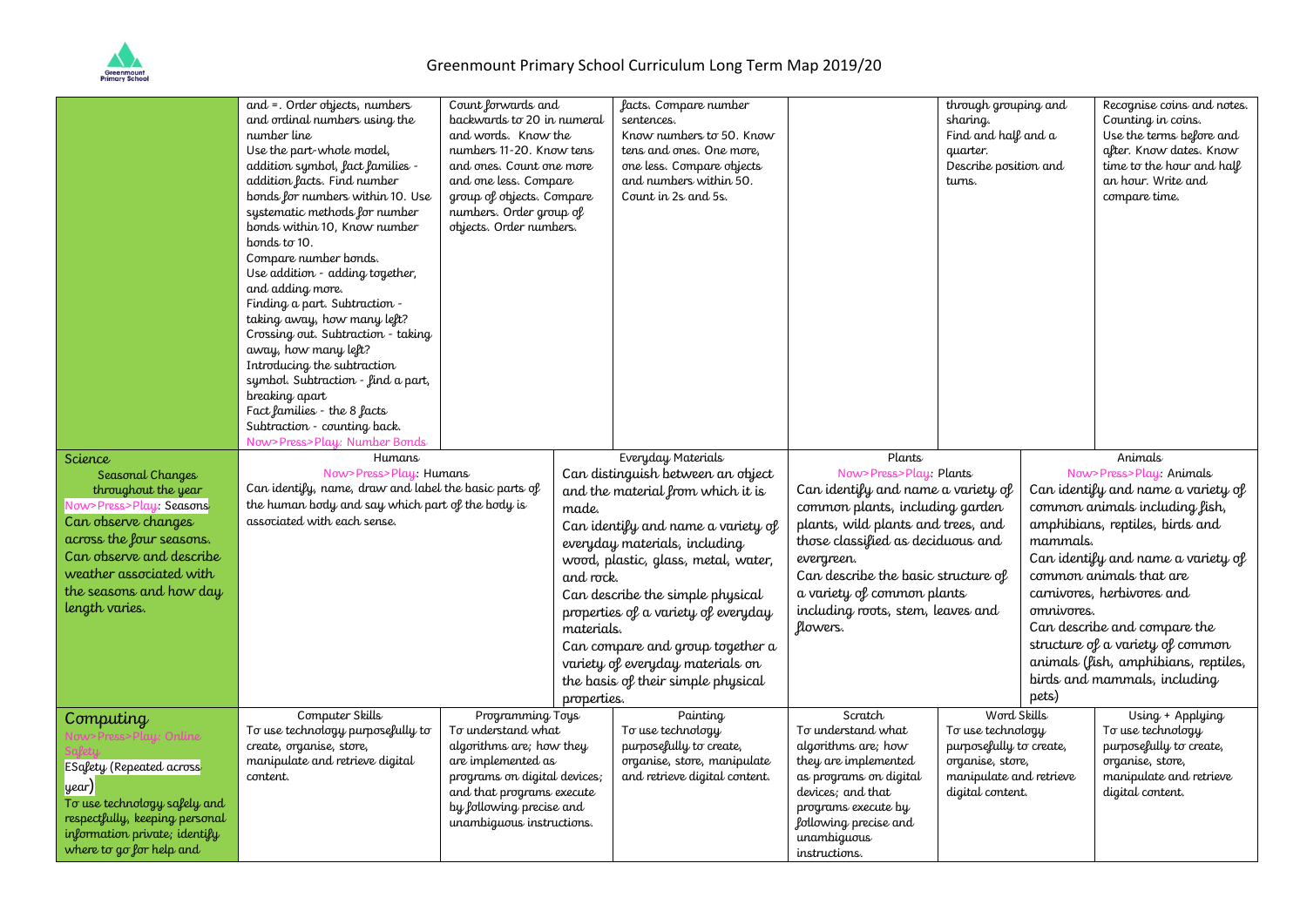

| support when they have<br>concerns about content or<br>contact on the internet to<br>other online technologies. |                                                                                                                                                                                                                                                                                                                                                                                                                                                                                                     |                                                                                                                                                                                                                                                                                                                                                                           |                                                                                                                                                                                                                                                                                                                                    |                                                                                                                                                                                                                                                                                                                                                                                                                                     |                                                                                                                                                                                                                                                                                                                                                                                    |                                                                                                                                                                                                                                                                                                           |
|-----------------------------------------------------------------------------------------------------------------|-----------------------------------------------------------------------------------------------------------------------------------------------------------------------------------------------------------------------------------------------------------------------------------------------------------------------------------------------------------------------------------------------------------------------------------------------------------------------------------------------------|---------------------------------------------------------------------------------------------------------------------------------------------------------------------------------------------------------------------------------------------------------------------------------------------------------------------------------------------------------------------------|------------------------------------------------------------------------------------------------------------------------------------------------------------------------------------------------------------------------------------------------------------------------------------------------------------------------------------|-------------------------------------------------------------------------------------------------------------------------------------------------------------------------------------------------------------------------------------------------------------------------------------------------------------------------------------------------------------------------------------------------------------------------------------|------------------------------------------------------------------------------------------------------------------------------------------------------------------------------------------------------------------------------------------------------------------------------------------------------------------------------------------------------------------------------------|-----------------------------------------------------------------------------------------------------------------------------------------------------------------------------------------------------------------------------------------------------------------------------------------------------------|
| Geography<br>ow>Press>Play: Maps                                                                                | Our school and Beeston<br>To identify seasonal and daily<br>weather patterns in the UK (link to<br>Science - seasons)<br>To use simple fieldwork and<br>observational skills to study the<br>geography of their and its grounds<br>and the key human and physical<br>features of its surrounding<br>environment.<br>geographical<br>basic<br>Тσ<br>use<br>vocabulary to refer to key physical<br>and human features including<br>city, town, village, farm, house,<br>buildings, fields, forest etc | To identify seasonal and<br>daily weather patterns in the<br>UK (link to Science<br>seasons)                                                                                                                                                                                                                                                                              |                                                                                                                                                                                                                                                                                                                                    | Beeston & The UK<br>To identify seasonal<br>and daily weather<br>patterns in the UK and<br>the location of hot and<br>cold areas of the world<br>in relation to the<br>Equator and the North<br>and South Poles.<br>To name, locate and<br>identify characteristics<br>of the four countries<br>and capital cities of the<br>United Kingdom and its<br>surrounding seas.<br>Place of Beeston in<br>relation to these other<br>areas | Comparing UK to Non-<br>EU country<br>To understand<br>geographical similarities<br>and differences through<br>studying the human and<br>physical geography of a<br>small area of the United<br>Kingdom, and of a small<br>area in a contrasting<br>non-European country.<br>Kampong Aire.<br>To use world maps,<br>atlases and globes to<br>identify the UK and its<br>countries. | To identify seasonal and<br>daily weather patterns in<br>the UK (link to Science -<br>seasons)                                                                                                                                                                                                            |
| History                                                                                                         | Timeline of myself<br>To know about changes within<br>living memory<br>*Develop an awareness of the past<br>using common words and phrases<br>relating to the passing of time.                                                                                                                                                                                                                                                                                                                      | Neil Armstrong<br>Now>Press>Play:Neil<br>Armstrong<br>Now>Press>Play: Space<br>To know about a significant<br>historical event.<br>To know about the lives of<br>significant individuals in the<br>past who have contributed to<br>national and international<br>achievements.                                                                                            | Compare toys & household<br>objects<br>To know about changes<br>within living memory<br>*Develop an awareness of<br>the past using common<br>words and phrases relating<br>to the passing of time.                                                                                                                                 |                                                                                                                                                                                                                                                                                                                                                                                                                                     |                                                                                                                                                                                                                                                                                                                                                                                    | Events not in living<br>memory & significant<br>others (Wright brothers<br>and Emelia Eghart)<br>know<br>about a<br>Τσ<br>significant historical event.<br>To know about the lives of<br>significant individuals in<br>the past who have<br>contributed to national and<br>international<br>achievements. |
| Art                                                                                                             | Collage, painting & sketching<br>To develop a wide range of art &<br>design techniques in using colour,<br>pattern, texture, line, shape, form<br>and space.                                                                                                                                                                                                                                                                                                                                        | Painting & Sketching<br>(Mondrian, Pollack &<br>Kandinsky)<br>To learn about the work of a<br>range of artists craft makers<br>and designers, describing<br>the differences similarities<br>between difference practices<br>and disciplines, and making<br>links to their own work.<br>To develop a wide range of<br>art & design techniques in<br>using colour, pattern, | 3D Sculpture<br>(Goldsworthy)<br>To learn about the work of a<br>range of artists craft makers<br>and designers, describing the<br>differences similarities<br>between difference practices<br>and disciplines, and making<br>links to their own work.<br>To use a range of materials<br>creatively to design and<br>make products | Printing<br>To develop a wide range<br>of art & design<br>techniques in using<br>colour, pattern, texture,<br>line, shape, form and<br>space.<br>To use a range of<br>materials creatively to<br>design and make<br>products                                                                                                                                                                                                        | Use of Computing<br>(Mondrian)<br>To learn about the work<br>of a range of artists craft<br>makers and designers,<br>describing the differences<br>similarities between<br>difference practices and<br>disciplines, and making<br>links to their own work.<br>To use a range of<br>materials creatively to                                                                         | Painting & Sketching<br>To develop a wide range<br>of art & design techniques<br>in using colour, pattern,<br>texture, line, shape, form<br>and space                                                                                                                                                     |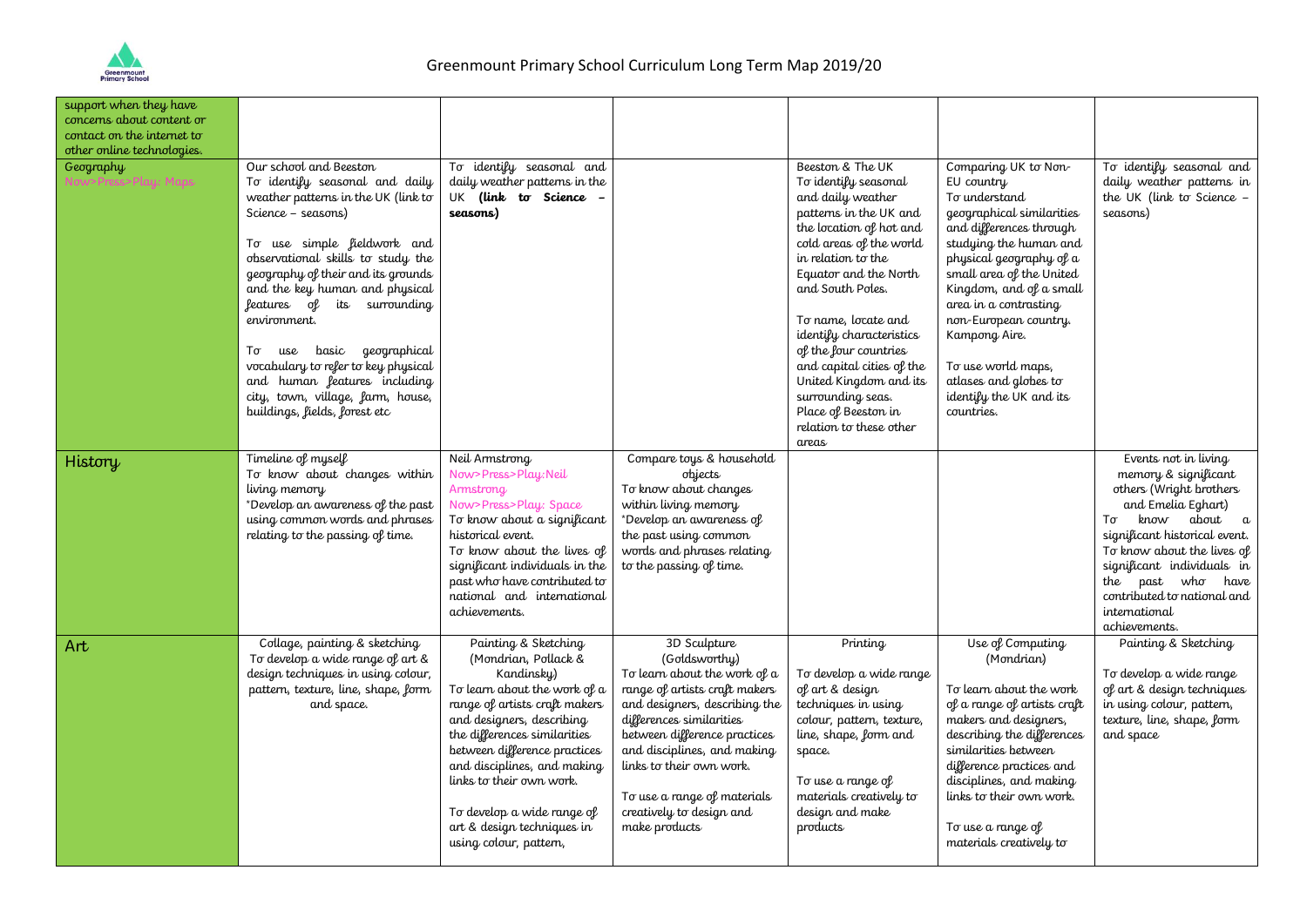

## Greenmount Primary School Curriculum Long Term Map 2019/20

|                   |                                                                     |                       | texture, line, shape, form          | To use drawing, painting                           |                    |                             |                    | design and make            |                  |                                                    |
|-------------------|---------------------------------------------------------------------|-----------------------|-------------------------------------|----------------------------------------------------|--------------------|-----------------------------|--------------------|----------------------------|------------------|----------------------------------------------------|
|                   |                                                                     |                       | and space.                          | and sculpture to develop and                       |                    |                             |                    | products                   |                  |                                                    |
|                   |                                                                     |                       |                                     | share their ideas, experiences<br>and imagination. |                    |                             |                    |                            |                  |                                                    |
|                   | <b>Mechanisms</b>                                                   |                       |                                     |                                                    |                    | Cooking and nutrition -     |                    |                            |                  | <b>Structures</b>                                  |
| Design Technology | Moving pictures                                                     |                       |                                     |                                                    |                    |                             |                    |                            |                  | Тσ<br>design<br>purposeful,                        |
|                   |                                                                     |                       |                                     |                                                    |                    | use the<br>Τσ               | basic              |                            |                  | appealing<br>functional,                           |
|                   | To design purposeful, functional,                                   |                       |                                     |                                                    |                    | principles of a healthy     |                    |                            |                  | products for themselves                            |
|                   | appealing products for themselves                                   |                       |                                     |                                                    |                    | and varied diet to          |                    |                            |                  | and other users based on                           |
|                   | and other users based on design                                     |                       |                                     |                                                    |                    | prepare dishes              |                    |                            |                  | design criteria                                    |
|                   | criteria                                                            |                       |                                     |                                                    |                    | To understand where         |                    |                            |                  |                                                    |
|                   | To explore and evaluate a range of                                  |                       |                                     |                                                    |                    | food comes from.            |                    |                            |                  | To explore and evaluate a                          |
|                   | existing products                                                   |                       |                                     |                                                    |                    |                             |                    |                            |                  | range of existing products                         |
|                   |                                                                     |                       |                                     |                                                    |                    | To explore and evaluate     |                    |                            |                  | To evaluate their ideas and                        |
|                   | To evaluate their ideas and                                         |                       |                                     |                                                    |                    | a range of existing         |                    |                            |                  | products against design                            |
|                   | products against design criteria                                    |                       |                                     |                                                    |                    | products                    |                    |                            |                  | criteria                                           |
|                   |                                                                     |                       |                                     |                                                    |                    | To evaluate their ideas     |                    |                            |                  |                                                    |
|                   |                                                                     |                       |                                     |                                                    |                    | and products against        |                    |                            |                  | To select from and use a                           |
|                   | To select from and use a range of<br>tools and equipment to perform |                       |                                     |                                                    |                    | design criteria             |                    |                            |                  | range of tools and                                 |
|                   | practical tasks [for example,                                       |                       |                                     |                                                    |                    |                             |                    |                            |                  | equipment to perform                               |
|                   | cutting, shaping, joining and                                       |                       |                                     |                                                    |                    |                             |                    |                            |                  | [for<br>practical<br>tasks                         |
|                   | finishing]                                                          |                       |                                     |                                                    |                    |                             |                    |                            |                  | example, cutting, shaping,                         |
|                   | To explore and use mechanisms                                       |                       |                                     |                                                    |                    |                             |                    |                            |                  | joining and finishing]                             |
|                   | [for example, levers, sliders,                                      |                       |                                     |                                                    |                    |                             |                    |                            |                  | To select from and use a                           |
|                   | wheels and axles], in their                                         |                       |                                     |                                                    |                    |                             |                    |                            |                  | wide range of materials                            |
|                   | products.                                                           |                       |                                     |                                                    |                    |                             |                    |                            |                  | and components, including                          |
|                   |                                                                     |                       |                                     |                                                    |                    |                             |                    |                            |                  | materials,<br>construction                         |
|                   |                                                                     |                       |                                     |                                                    |                    |                             |                    |                            |                  | textiles and ingredients,                          |
|                   |                                                                     |                       |                                     |                                                    |                    |                             |                    |                            |                  | according<br>$t\sigma$<br>their<br>characteristics |
|                   |                                                                     |                       |                                     |                                                    |                    |                             |                    |                            |                  |                                                    |
|                   | Mental Health & emotional                                           |                       | Physical Health & wellbeing         | Identity, society & equality                       |                    | Drug, Alcohol & tobacco     |                    | Keeping safe & managing    |                  | Careers, financial                                 |
| <b>PSHE</b>       | wellbeing                                                           |                       | Now>Press>Play: Healthy             | Now>Press>Play:                                    |                    | education                   |                    | risks                      |                  | capability & economic                              |
|                   | Now>Press>Play: Mental Health                                       |                       | living                              | <b>Superheroes</b>                                 |                    | Know what can go            |                    | Now>Press>Play: EYFS       |                  | wellbeing                                          |
|                   | Know about different types of                                       |                       | Know food that is                   | What makes themselves and                          | on and into bodies |                             | People who help us |                            | Know where money |                                                    |
|                   | <b>feelings</b>                                                     |                       | associated with special             | others special                                     |                    | and how it can make         |                    | Know how to be safe        |                  | comes from and                                     |
|                   | Know how to manage                                                  |                       | times, in different                 | Know about roles and                               |                    | people feel                 |                    | in familiar situations     |                  | making choices when                                |
|                   | different feelings                                                  | cultures              |                                     | responsibilities at home and                       |                    |                             |                    | Personal safety            |                  | spending money                                     |
|                   | Know about change or loss<br>Know active playground                 |                       |                                     | school                                             |                    |                             |                    | About people who           |                  | Know about saving                                  |
|                   | and how this can feel                                               | games from around the |                                     | How to bne co-operative                            |                    |                             |                    | help keep them safe        |                  | money and how to                                   |
|                   |                                                                     | world                 |                                     | with others                                        |                    |                             |                    | outside the home           |                  | keep it safe                                       |
|                   |                                                                     |                       | Explain sun-safety                  |                                                    |                    |                             |                    |                            |                  | Know different jobs                                |
|                   |                                                                     |                       |                                     |                                                    |                    |                             |                    |                            |                  | people do                                          |
| <b>RE</b>         | Which books and stories are special?                                |                       | How do we celebrate special events? |                                                    |                    | What does it mean to belong |                    | How and why do we care for |                  | Who brought messages about                         |
|                   |                                                                     |                       |                                     |                                                    |                    | to a church or mosque?      |                    | others?                    |                  | God and what did they say?                         |